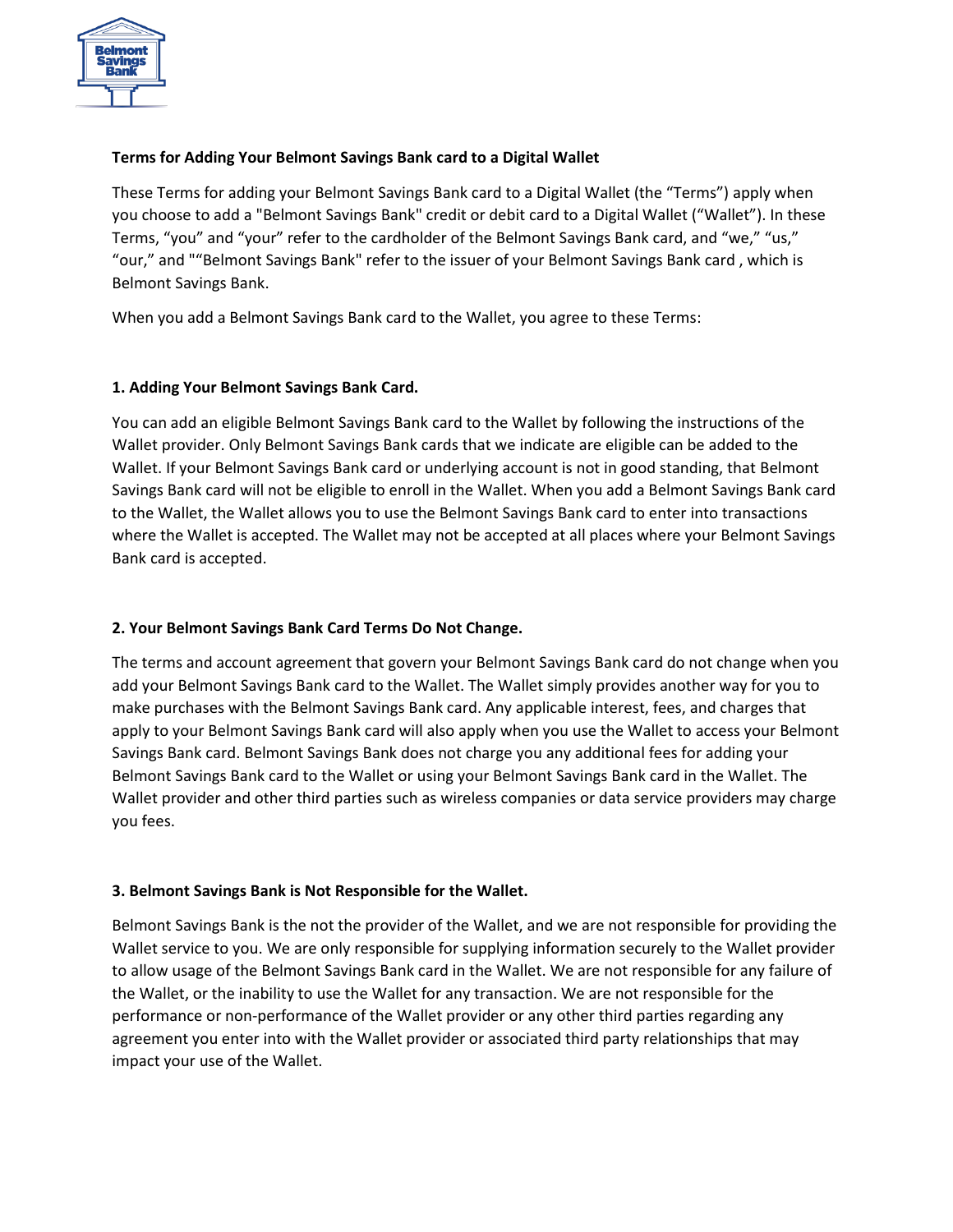

# **4. Transaction History**

You agree and acknowledge that the transaction history displayed in the Wallet solely represents our authorization of your Wallet transaction and may not reflect complete information about the transaction, nor any post-authorization activity, including but not limited to clearing, settlement, foreign currency exchange, reversals, returns or chargebacks. Accordingly, the purchase amount, currency, and other details for the Wallet provider's transaction history in connection with use of your Belmont Savings Bank card in the Wallet may be preliminary and/or incomplete, and may not match the transaction amount that ultimately clears, settles, and posts to your Belmont Savings Bank card's billing or monthly statement, which shall be deemed the prevailing document.

# **5. Contacting You Electronically, and by Email.**

You consent to receive electronic communications and disclosures from us in connection with your Belmont Savings Bank card and the Wallet. You agree that we can contact you by email at any email address you provide to us in connection with any Belmont Savings Bank account. It may include contact from companies working on our behalf to service your accounts. You agree to update your contact information with us when it changes.

#### **6. Removing Your Belmont Savings Bank card from the Wallet.**

You should contact the Wallet provider on how to remove a Belmont Savings Bank card from the Wallet. We can also block a Belmont Savings Bank card in the Wallet from purchases at any time.

# **7. Governing Law and Disputes.**

These Terms are governed by federal law and, to the extent that state law applies, the laws of the state that apply to the agreement under which your Belmont Savings Bank card is covered. Disputes arising out of or relating to these Terms will be subject to any dispute resolution procedures in your Belmont Savings Bank card agreement.

# **8. Ending or Changing these Terms; Assignments.**

We can terminate these Terms at any time. We can also change these Terms, or add or delete any items in these Terms, at any time. We will provide notice if required by law. We can also assign these Terms. You cannot change these terms, but you can terminate these Terms at any time by removing all Belmont Savings Bank cards from the Wallet. You may not assign these Terms.